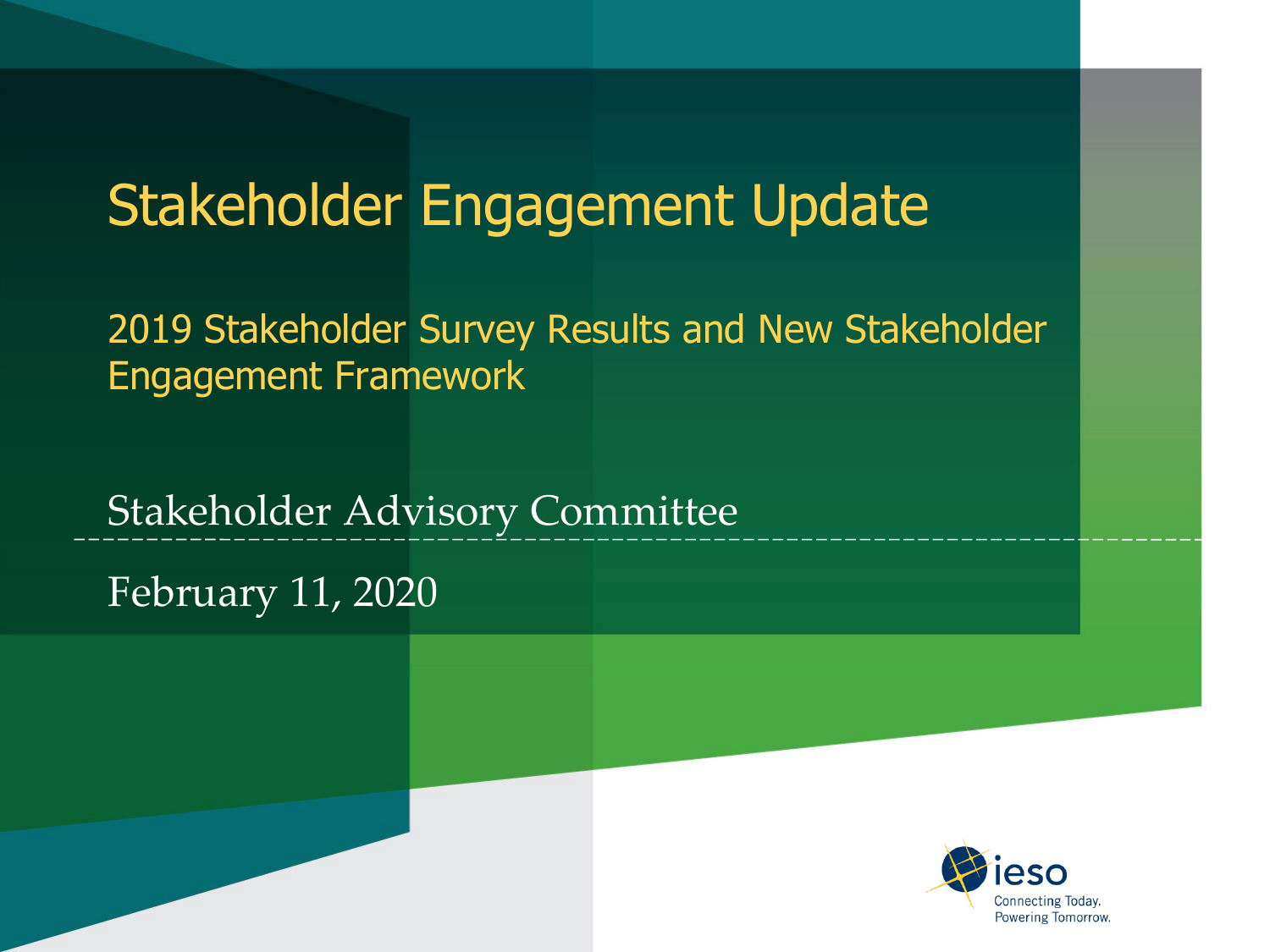## SAC Input

- Input from SAC is requested to inform:
	- Practical considerations for the implementation of the new engagement framework
	- Potential areas for improvement of stakeholder satisfaction

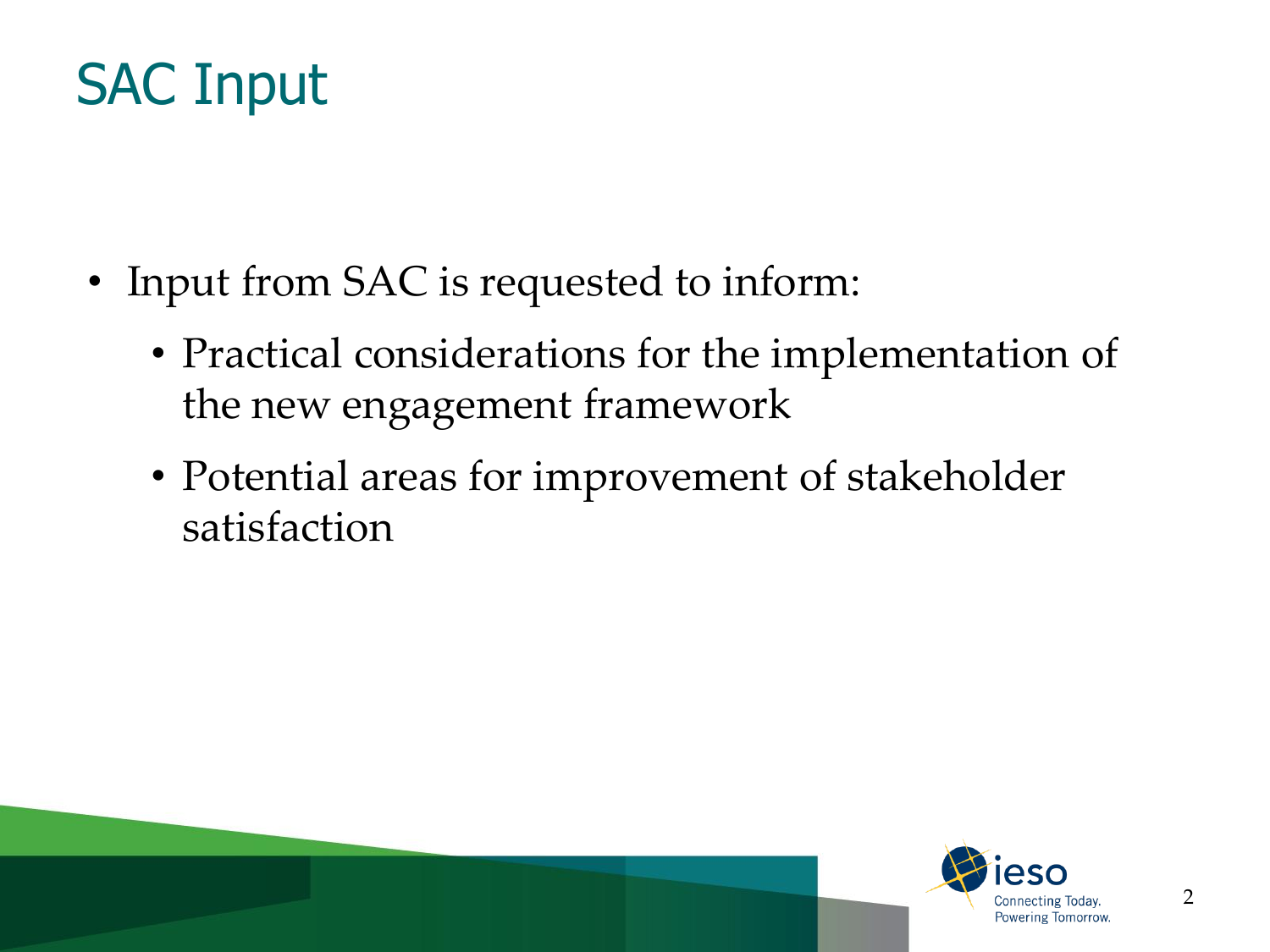# **2019 STAKEHOLDER SATISFACTION RESULTS**

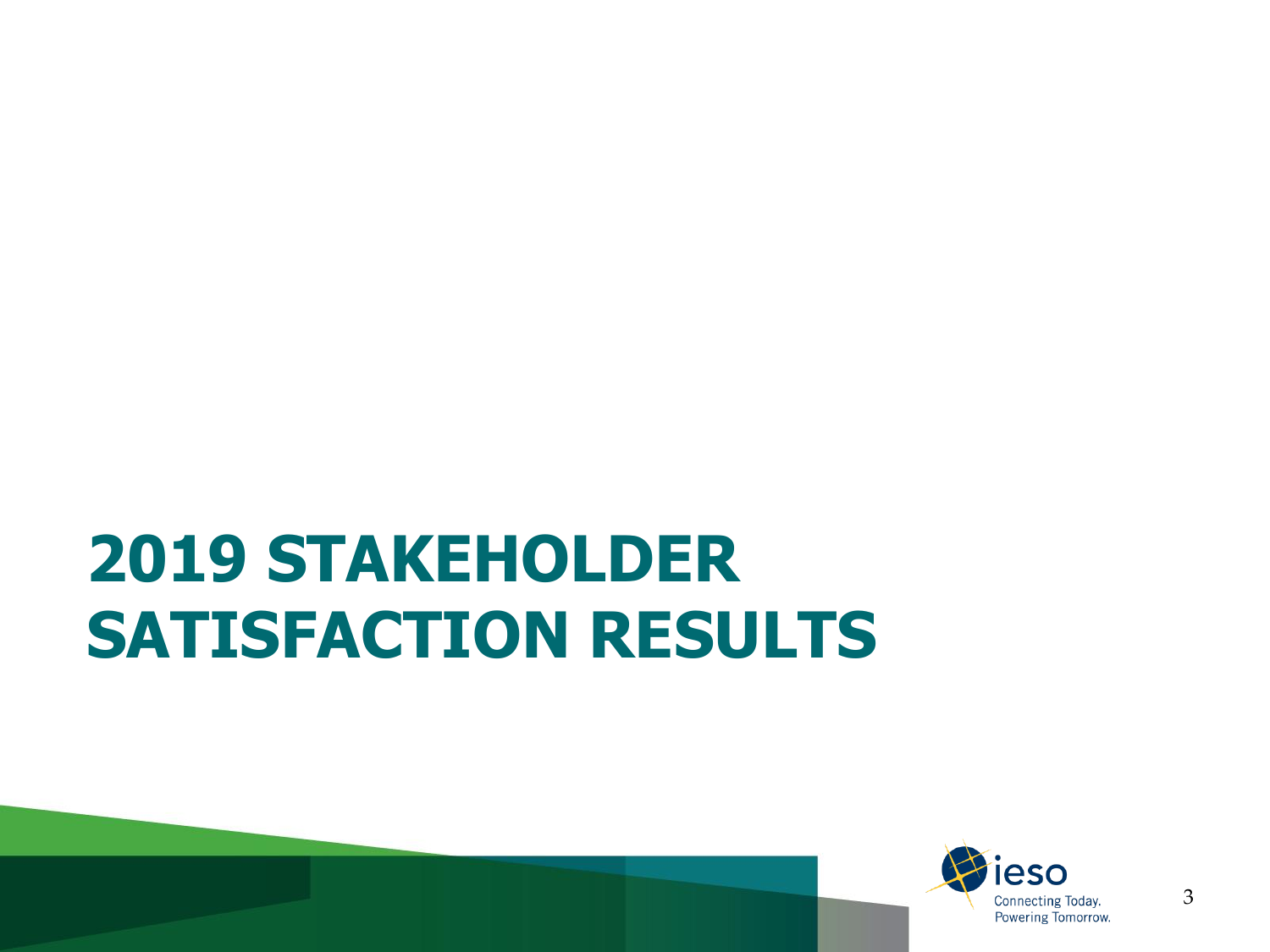## Survey Methodology

- Targeted participants from recent engagements
	- Stakeholder Advisory Committee, Technical Panel and individual engagements
	- Participants spanned seven customer groups; completions monitored to ensure proportional distribution across the groups
- 390 telephone surveys completed (36% response rate is consistent with past year)
- Research conducted by Northstar Research between June 3 – July 5
- Methodology provides a five per cent margin of error

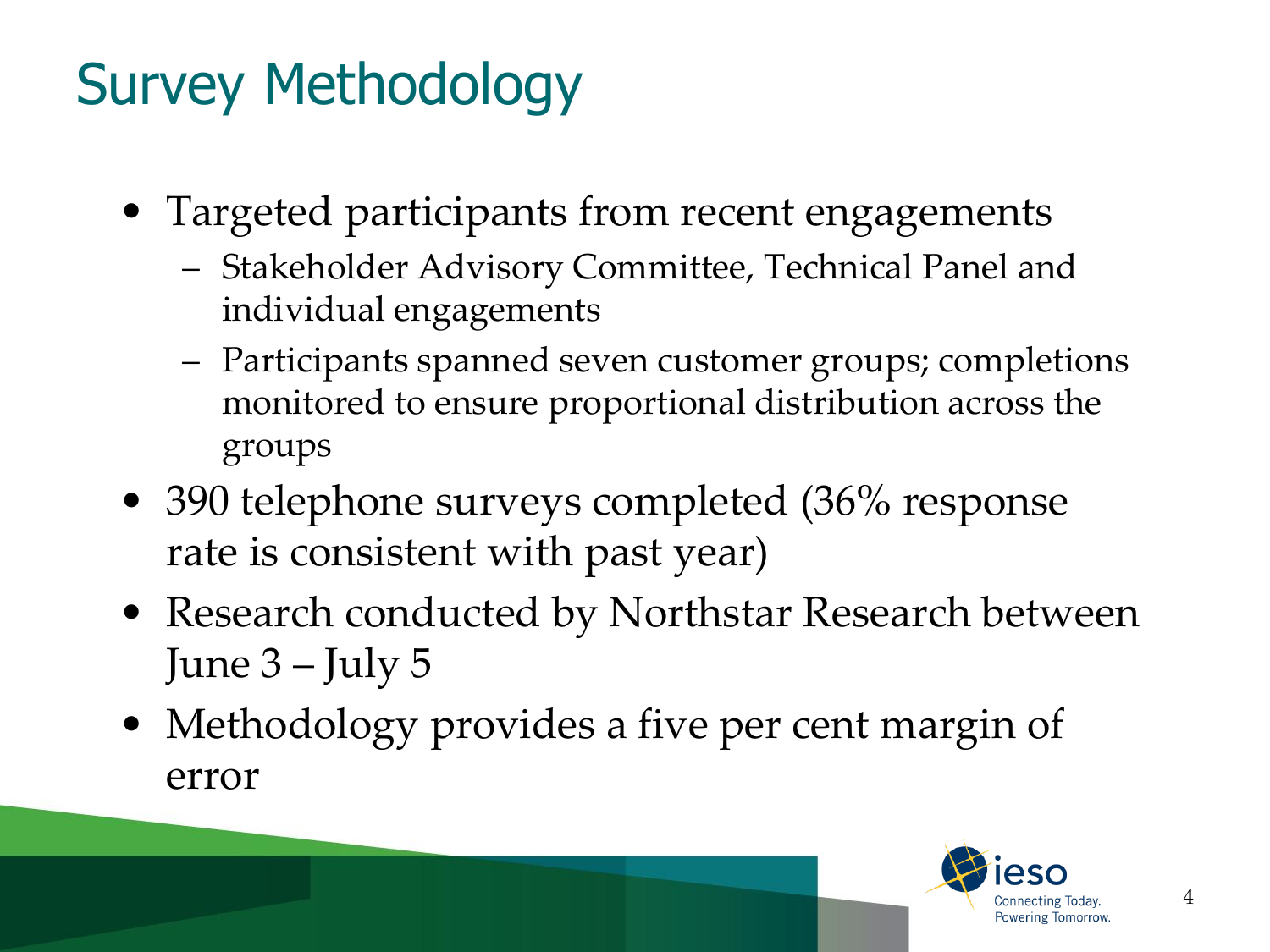## Summary of 2019 Survey Results

• A new Corporate Performance Measure was adopted last year:

*At least 80 per cent of stakeholders indicate that their experience with IESO's engagement meets or exceeds their expectations*

#### **2019 Results**

The majority (84 %) of stakeholders report that their experience with IESO engagement has met or exceeded expectations\*, with both measures showing an increase from last year



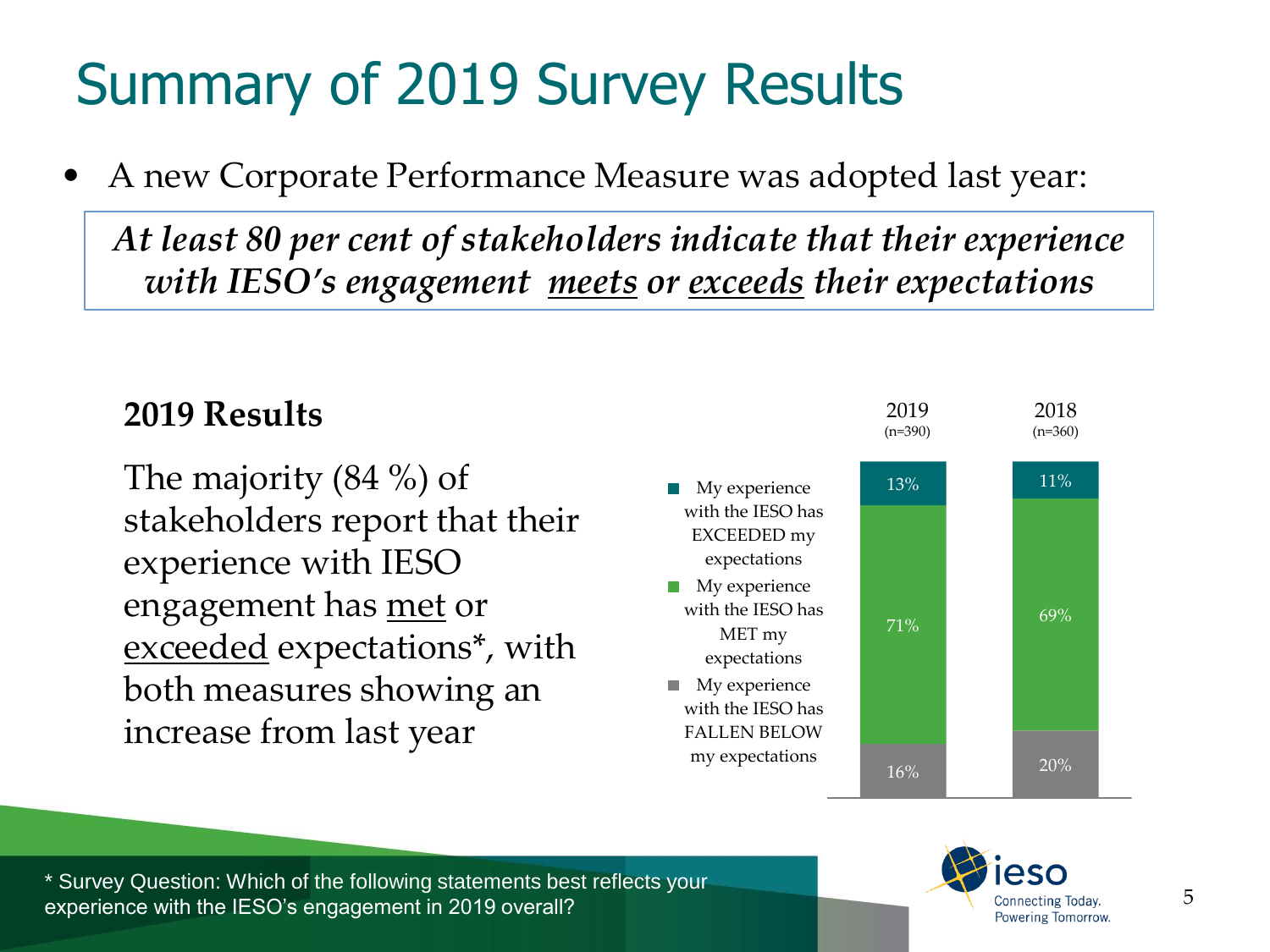## **NEW IESO ENGAGEMENT FRAMEWORK**

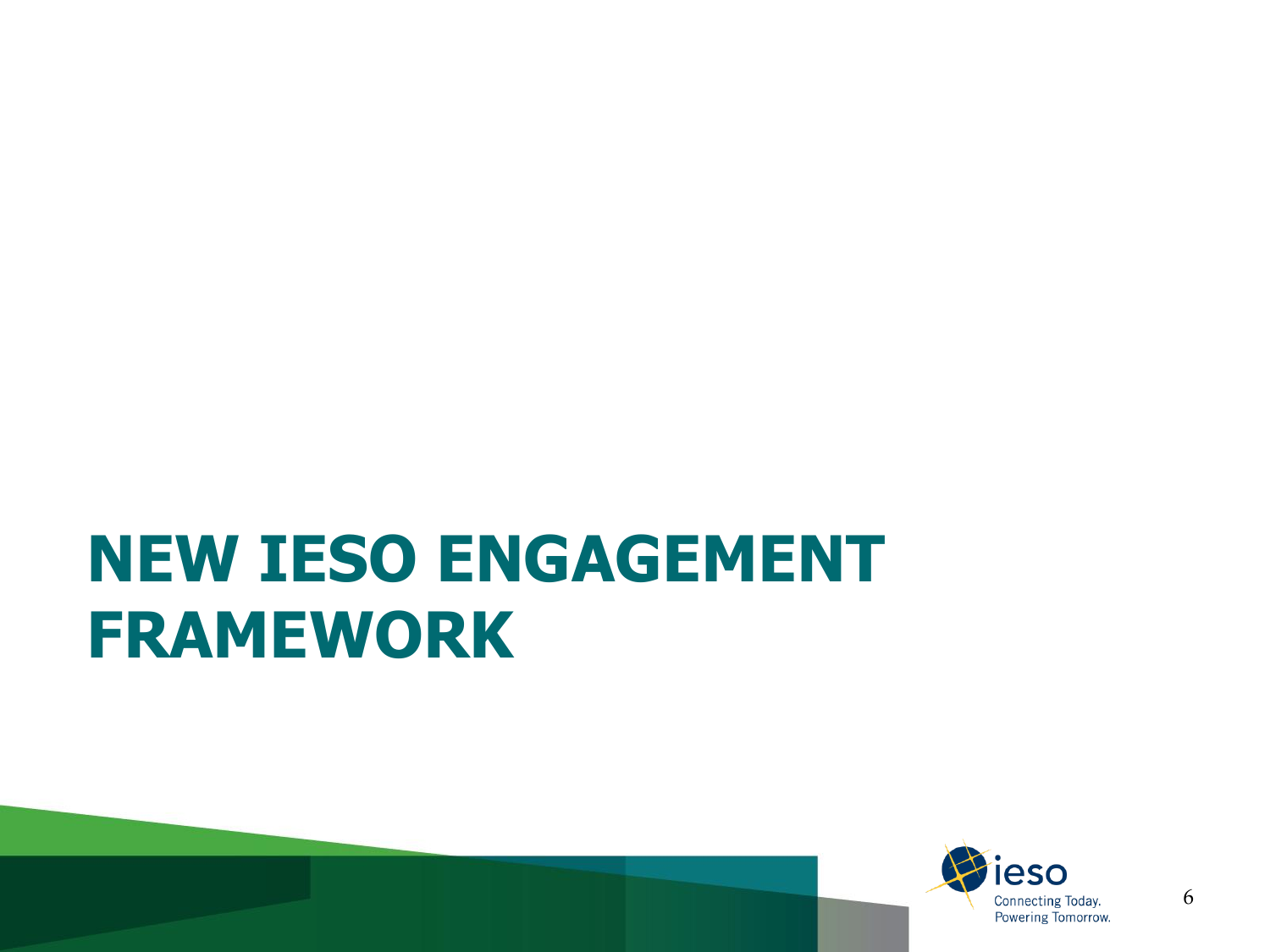## Rationale for New Engagement Framework

- Stakeholder input is essential to the IESO's decision-making process and over the past few years the need for engagement has both increased and diversified
- IESO's issue specific approach to engagement has not sufficiently connected how the engagements fit together and how they fit into the broader reliability and affordability mandate
- Stakeholders have expressed concern about the amount of time they spend on various IESO engagements and the lack of predictability in meeting schedules
- To reduce stakeholder fatigue and connect the various engagements, a new streamlined approach will be implemented in Q2 2020

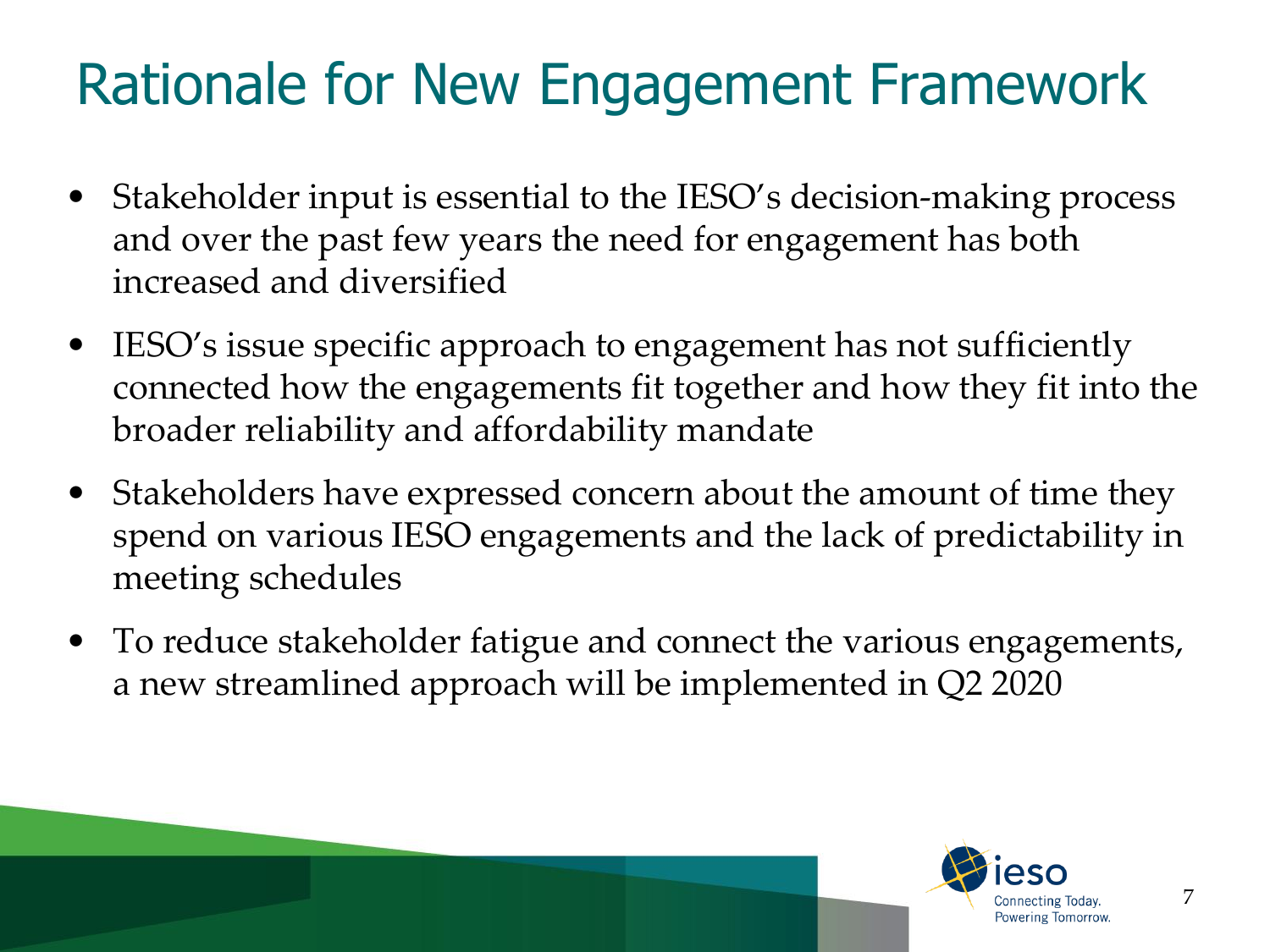## New Engagement Framework

- The new framework revolves around a meeting schedule of monthly or bi-monthly designated engagement days
- These engagement days will include advisory group meetings\* and more specific detailed engagements:
	- **Advisory Group Day**  one day will be dedicated for any meetings of the Market Development Advisory Group, Demand Response Working Group or Energy Storage Advisory Group
	- **Stakeholder Engagement Days**  one to three days (as required) will be dedicated each month or bi-monthly for meetings across all of the IESO's engagements
- Each meeting will begin with an IESO Executive providing context on the various engagements under way, recapping progress on initiatives including how stakeholder input has been considered

\*SAC and Technical Panel will continue as per their existing schedule as they are timed with the IESO Board meeting schedule



8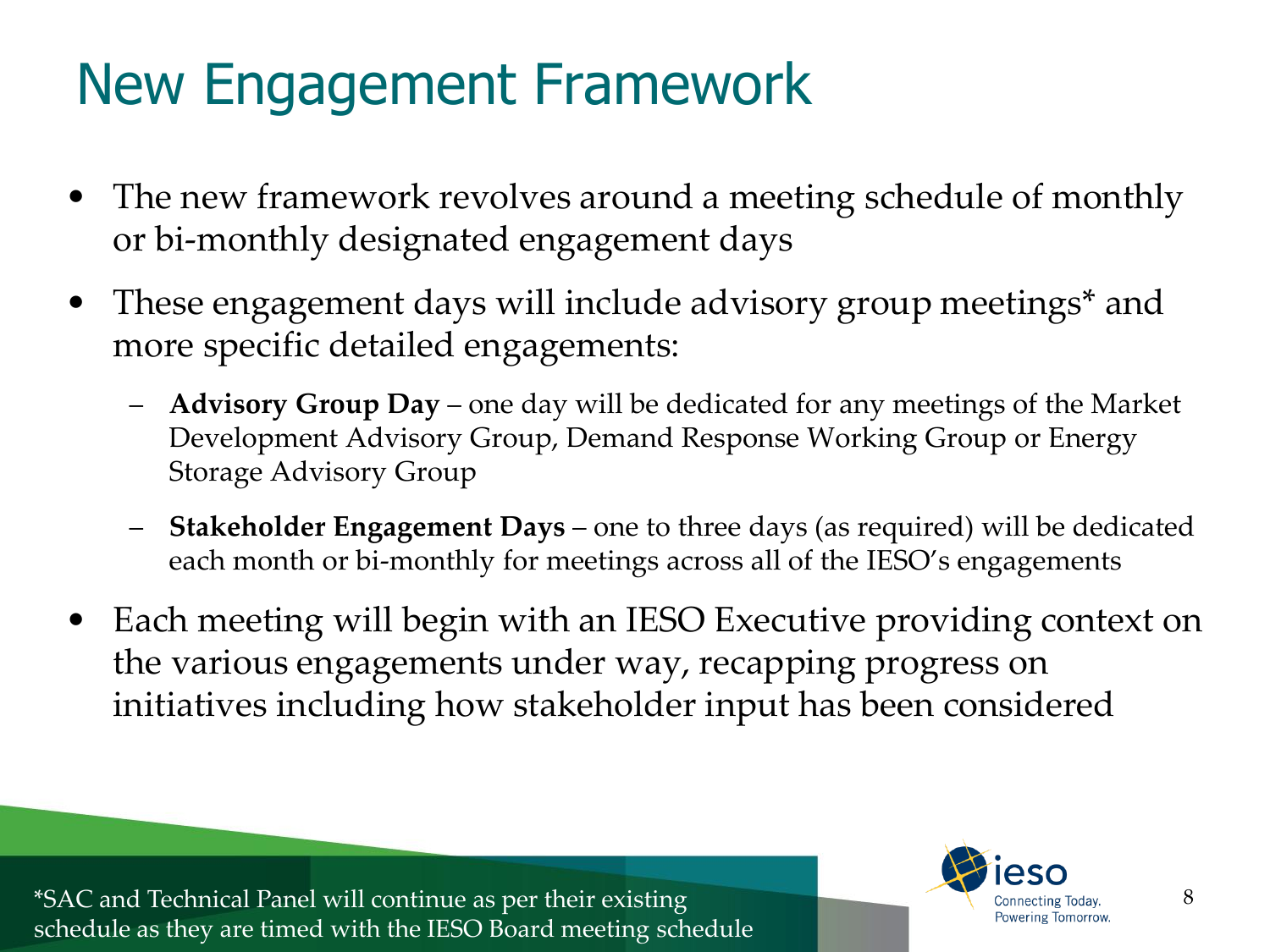## Designated Engagement Days

The monthly or bi-monthly engagement days will be organized so that related sessions are held on the same day in order to maximize relevance and stakeholder participation



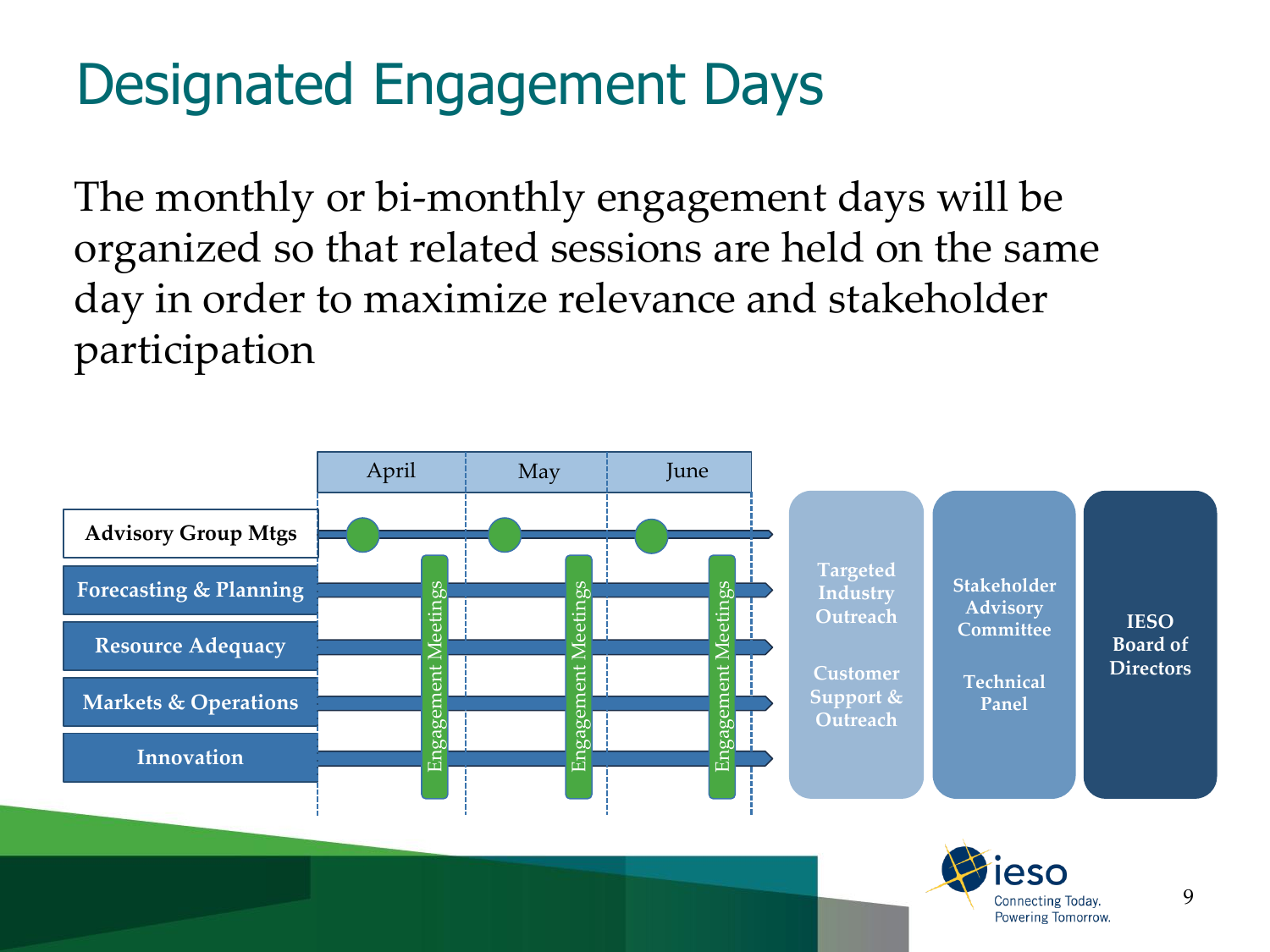## Goals of New Engagement Framework

- These changes are aimed at enhancing the IESO engagement process by:
	- Providing greater certainty on the timing of engagement meetings allowing for enhanced preparedness and participation from stakeholders
	- Supporting an understanding of linkages between initiatives
	- Addressing concerns about stakeholder fatigue with fewer overall engagement meetings
	- Supporting a foundation for more comprehensive and integrated updates for SAC and the IESO Board of Directors